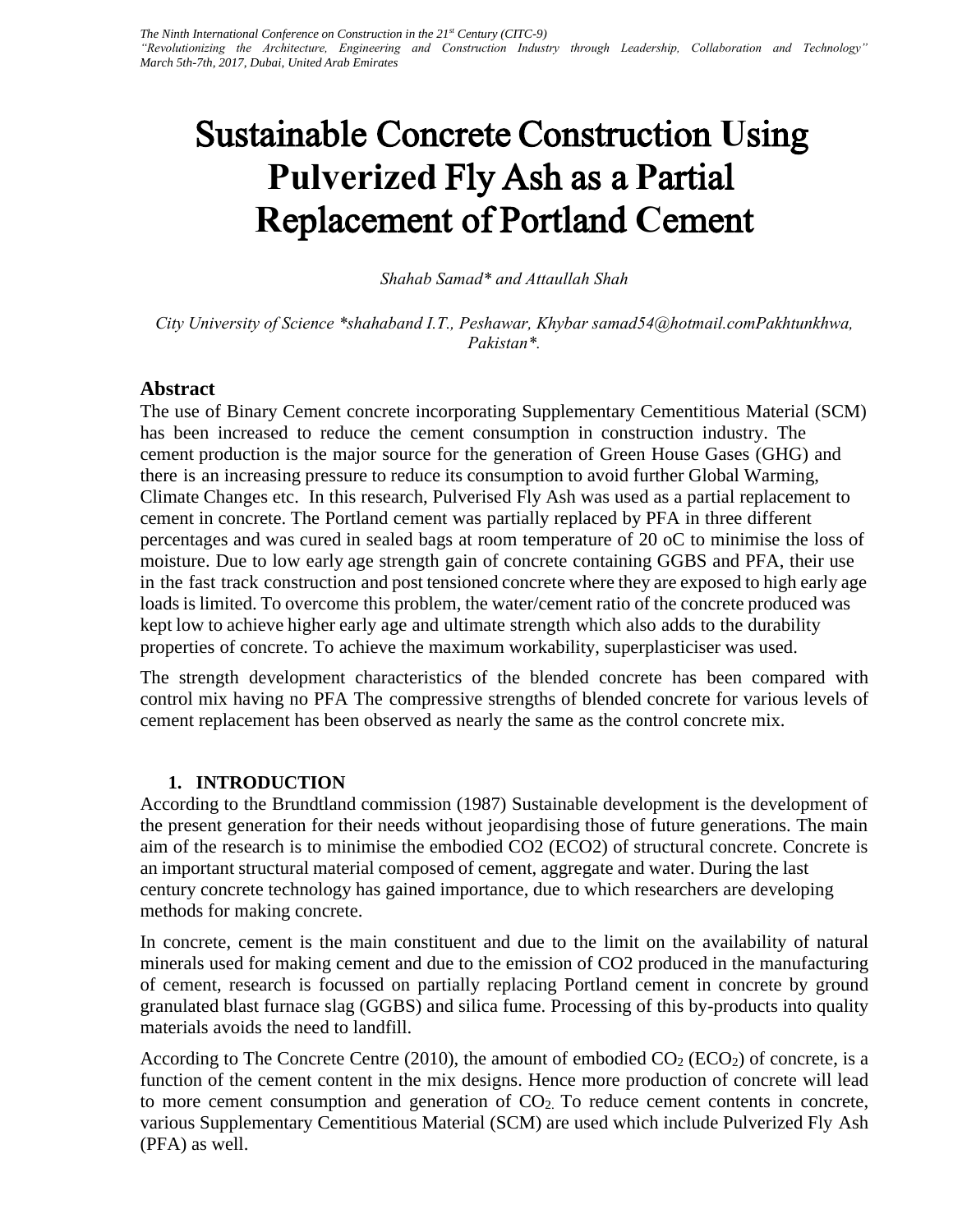The extensive emission of Green House Gases (GHG), due to industrialization and use of fossil fuels in automobiles has led to Global Warming, Climate Changes and other environmental degradations, which has further intensified the need for sustainable development. (Struble.L. and Godfrey.J. (2004)). Embodied  $CO_2$  (ECO<sub>2</sub>), is the measure of the amount of  $CO_2$  emissions generated from the energy needed for the raw material extraction, processing, transportation, assembling, installation, disassembly and deconstruction for any system over the duration of a product's life (Sustainable concrete (2011)). According to ScotAsh (2005), the production of one tonne of Portland cement requires about 4 GJ of energy and results in 0.89 to 1.1 tonnes of CO2, depending upon the type of process used. About half of the CO2 emissions are due the calcination of lime-stone, with the remainder due to the combustion of fossil fuels in energy production.

To offset the negative impacts of the cement production and reduce the cost of concrete, construction industry and concrete technologist around the world has been attempting to explore cementitious and pozzalonic material. In this context, Ground Granulated Blast Furnace Slag (GGBFS) and Pulverized Fly Ash (PFA) has been extensively used during last two decades. Poon (2000) used Low Calcium High Volume Fly Ash (HVFA) for high strength concrete and achieved a 28 days compressive strength of 83 MPa. The High loss on Ignition (LoI) value for Fly Ash severely affects the compressive strength and creep of concrete when used as replacement of cement in concrete. The unburnt ash particles increase the water requirement and reduces the compressive strength as well. To reduce this impact, High Range Water Reducers (HRWR) have been used. (Berry & Malhorta (1980)).

According to Thomas (2010) the use of fly ash as supplementary cementing material in concrete has been known from the start of last century but the first research in fly ash was conducted at the university of California by Davis *et al*1937), and the first significant utilization of fly ash in concrete began with the construction of the Hungry Horse Dam in Montana in 1948. The production of the material has been changed to reduce the gaseous emissions in recent years but has not affected the nature of PFA except it has increased the loss on ignition (LOI). The standards and specification of PFA are covered under BS EN 450-1(2012).

PFA has been used widely as cementitious material in construction industry. Dhir (1986) found that PFA fineness affects the strength of concrete and the strength of PFA concrete is reduced by using coarser PFA. In order to take care of the effect of PFA fineness on strength they developed a simple procedure of varying the water content, cement content or both. Kayali and Ahmed (2013) prepared concrete mixes by replacing PC with different percentages of Fly ash. The water/cement ratio was 0.38 for all the concrete mixes and the total amount of cementitious material content was kept constant for all the mixes and was equal to  $450 \text{ kg/m}^3$ . The concrete samples were cured with fog for seven days and then they were air dried till the age of 28 days for testing. They reported that there was a decrease in the compressive strength of concrete made with fly ash and this decrease was increased with the replacement level of fly ash.

Fly ash has been extensively used a partial replacement to cement in concrete, firstly to reduce the cement consumption in concrete and thereby making it relatively sustainable material and secondly increasing the mechanical properties of concrete in fresh and hardened forms Malhotra and Mehta(2005).

In this research, the effects of the partial replacement of cement with PFA on strength development of concrete cured at room temperature of  $20^{\circ}$  in sealed plastic bags to minimise the loss of moisture. The use of PFA in concrete tends to slow down the early age strength which limits its use in the fast track construction and post tensioned concrete which are subjected to high early loads. Early age strength of concrete containing PFA can be increased by reducing the water/cement ratio.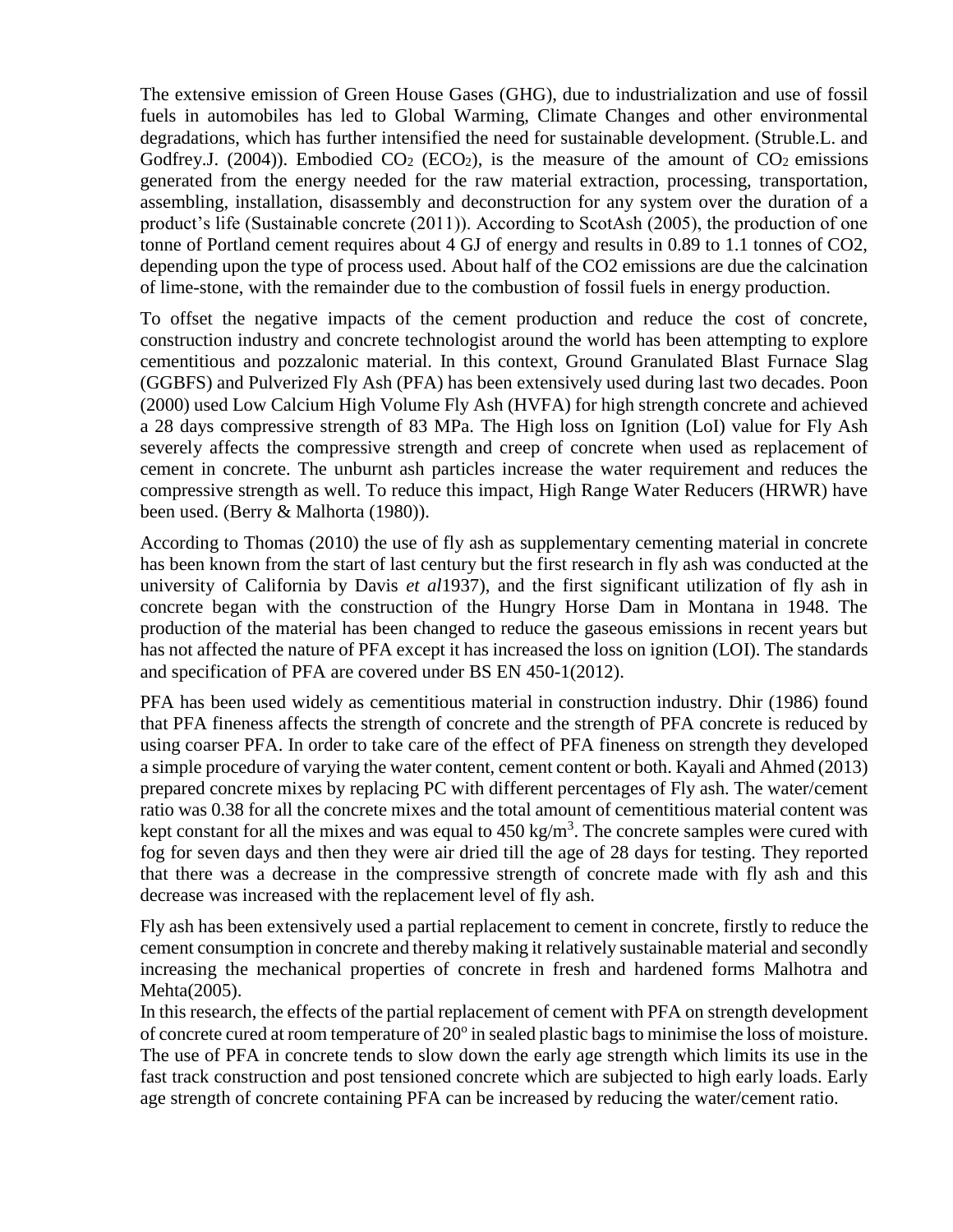# **2. RESEARCH SIGNIFICANCE**

There is limited research work undertaken on effect of compressive strength and strength development characteristics of concrete incorporating PFA. The non-uniform physical properties of PFA found in various parts of the world also affects the performance of concrete produced. It is expected that the results of the research will add to the existing data on use of blended cement in concrete and its performance under controlled curing condition. The early age strength of blended concrete is relatively less than the normal concrete, which restricts its use in many important projects. Based on various trial mixing, the optimal level of water cement ratio, chemical admixtures and replacement of cement by PFA has been established. This will help in further research in standardizing the properties and mixing of the concrete made with blended cements.

# **3. EXPERIMENTAL PROGRAM**

### **3.1 Material**

#### *3.1.1 Pulverised Fly Ash (PFA)*

PFA conforming to BS-EN 450-1(2012) was used as binary cement component in the production of concrete. PFA used in the concrete is commercially available in the UK and is classified as CEM IV according to BS EN 197-1 (2011). Typical physical and chemical properties, provided by the supplier of PFA used, are presented in Table 1 and Table 2 respectively.

| Odour                                         | <b>Virtually None</b>        |
|-----------------------------------------------|------------------------------|
| <b>Particle Density (Specific</b><br>Gravity) | 1.8 to 2.4                   |
| Solubility in water                           | Less than 2%                 |
| <b>Bulk density</b>                           | 1.1 to 1.7 g/cm <sup>3</sup> |
| Alkalinity - pH                               | 9 to 12 when damp            |
| Dielectric Constant                           | $1.9 - 2.6$                  |

## **Table 1 Physical properties of PFA**

#### **Table 2 Chemical properties of PFA**

| Component                      | Typical % by weight |
|--------------------------------|---------------------|
| SiO <sub>2</sub>               | 45 to 51            |
| Al <sub>2</sub> O <sub>3</sub> | 27 to 32            |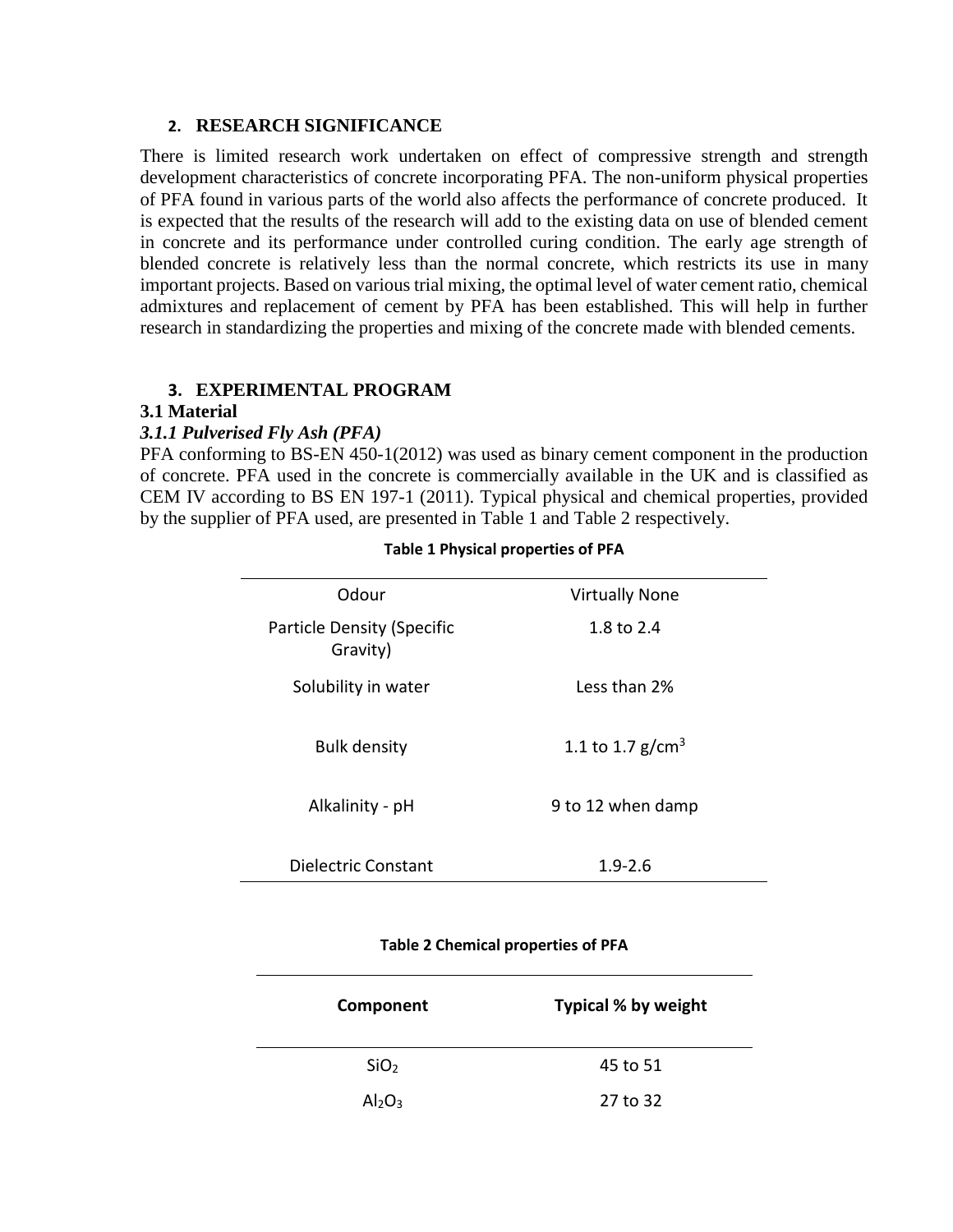| Fe <sub>2</sub> O <sub>3</sub> | 7 to 11      |
|--------------------------------|--------------|
| CaO                            | $1$ to 5     |
| <b>MgO</b>                     | $1$ to $4$   |
| K <sub>2</sub> O               | $1$ to 5     |
| Na <sub>2</sub> O              | 0.8 to 1.7   |
| TiO <sub>2</sub>               | 0.8 to 1.1   |
| SO <sub>3</sub>                | 0.3 to 1.3   |
| <b>CI</b>                      | 0.05 to 0.15 |

# *3.1.2 Portland cement*

Ordinary Portland cement (OPC) used conformed to BS EN 197-1 (2011) and was classified as CEM-I. The Portland cement was stored in the laboratory to avoid exposure to humidity.

# *3.1.3 Superplasticiser (SP)*

High performance liquid superplasticizers conforming to BS-EN 934-2, to achieve the required workability.

# *3.1.4 Aggregates*

Graded natural sand with a maximum particle size of 5 mm and complying with the requirements of BS EN 12620-1 (2009), was used as fine aggregate in the concrete mixes. Thames valley natural aggregates of lime stone were used as coarse aggregate in the concrete mixes. The maximum size of the aggregate used was 20 mm.

# **3.2 Concrete Mix Proportions**

Concrete was designed to achieve an equal 28 days compressive strength of 40 MPa and the strengths of 10 MPa after 16 hours and 25 MPa after 38 hours to meet the practical requirement of post tensioned concrete beams. The concrete mix proportions are shown in Table 1. To achieve a practical level of workability and cohesion, suitable for pumping, concrete was designed for a target slump of 200 mm. Superplasticiser was used to minimise water and cement contents to achieve low free w/c ratio.

|        | <b>Table 1 Concrete Mix Proportions</b> |    |                            |           |                                                |             |       |                    |                   |
|--------|-----------------------------------------|----|----------------------------|-----------|------------------------------------------------|-------------|-------|--------------------|-------------------|
|        |                                         |    |                            |           | <b>CONSTITUENT MATERIALS, Kg/m<sup>3</sup></b> |             |       |                    |                   |
| Free   |                                         |    |                            |           |                                                |             | w/c   | Super              | <b>Calculated</b> |
| Water  |                                         |    | <b>Cement Constituents</b> |           | Aggregates                                     |             | Ratio | plasticiser        | <b>Density</b>    |
| Litres | РC                                      | FA | <b>GGBS</b>                | <b>SF</b> | Coarse                                         | <b>Fine</b> |       | ml/100kg<br>cement | kg/m <sup>3</sup> |

*CEM I (100PC), PC 375 kg/m3 @w/c 0.40*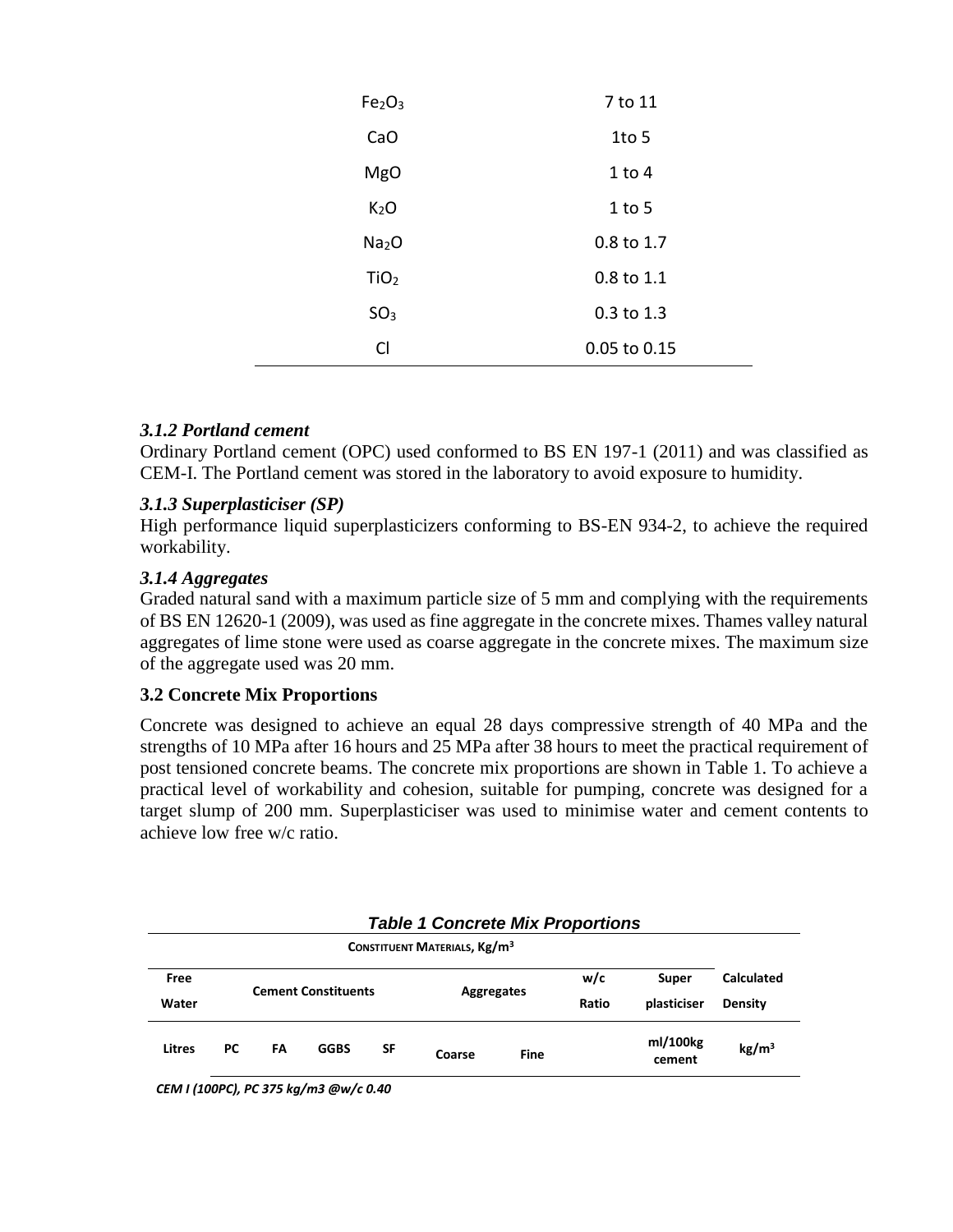| 150                | 375 | ٠   | ۰ | ٠ | 1370 | 520 | 0.40  | 500  | 2415 |
|--------------------|-----|-----|---|---|------|-----|-------|------|------|
| 90PC/10PFA@w/c0.4  |     |     |   |   |      |     |       |      |      |
| 154                | 345 | 40  | - | ٠ | 1360 | 515 | 0.40  | 525  | 2410 |
| 80PC/20PFA@w/c0.35 |     |     |   |   |      |     |       |      |      |
| 150                | 345 | 85  | - | ٠ | 1230 | 635 | 0.375 | 925  | 2410 |
| 70PC/30PFA@w/c0.28 |     |     |   |   |      |     |       |      |      |
| 135                | 340 | 145 | ۰ | ٠ | 1180 | 635 | 0.35  | 1300 | 2425 |

## **3.2 Test Samples:**

Two batches of concrete were made for each concrete mix, to cast samples. 100 mm cubes were cast for each mix to measure the compressive strength development according to the British standard test method BS EN 12390-3 (2009), at the age of 1, 2, 3,5,7,14,28 and 56 days.

## **3.3 Curing Environments**

Concrete samples were cured soon after casting at a room temperature of  $20oC \pm 2$  oC. The concrete samples were demoulded after 24 hours and then they were sealed in plastic bags for curing. The concrete cubes were sealed in bags to minimise the loss of moisture from concrete.

## **4. Results & Discussion**

The strength for various mixes of concrete are shown in Table 4.

| Age at test, days |                                               |      |      |      |                                |                                                   |  |  |  |  |
|-------------------|-----------------------------------------------|------|------|------|--------------------------------|---------------------------------------------------|--|--|--|--|
| 2                 | 3                                             | 5    | 7    | 14   | 28                             | 56                                                |  |  |  |  |
|                   |                                               |      |      |      |                                |                                                   |  |  |  |  |
| 25.0              | 34.0                                          | 41.0 | 45.5 | 46.5 | 51.5                           | 57.5                                              |  |  |  |  |
|                   |                                               |      |      |      |                                |                                                   |  |  |  |  |
| 22.0              | 25.5                                          | 26.5 | 29.0 | 31.5 | 41.0                           | 44.5                                              |  |  |  |  |
|                   |                                               |      |      |      |                                |                                                   |  |  |  |  |
| 24.0              | 25.5                                          | 28.0 | 30.5 | 38.5 | 42.5                           | 46.0                                              |  |  |  |  |
|                   |                                               |      |      |      |                                |                                                   |  |  |  |  |
|                   | 34.0                                          | 38.5 | 41.0 | 46.0 | 55.0                           | 65.0                                              |  |  |  |  |
|                   |                                               |      |      |      |                                |                                                   |  |  |  |  |
|                   | CEM I,(100PC)375 kg/m <sup>3</sup> @ w/c 0.40 |      |      |      | Compressive cube strength, MPa | Table 2 Concrete Compressive strength development |  |  |  |  |

**Table 2 Concrete Compressive strength development**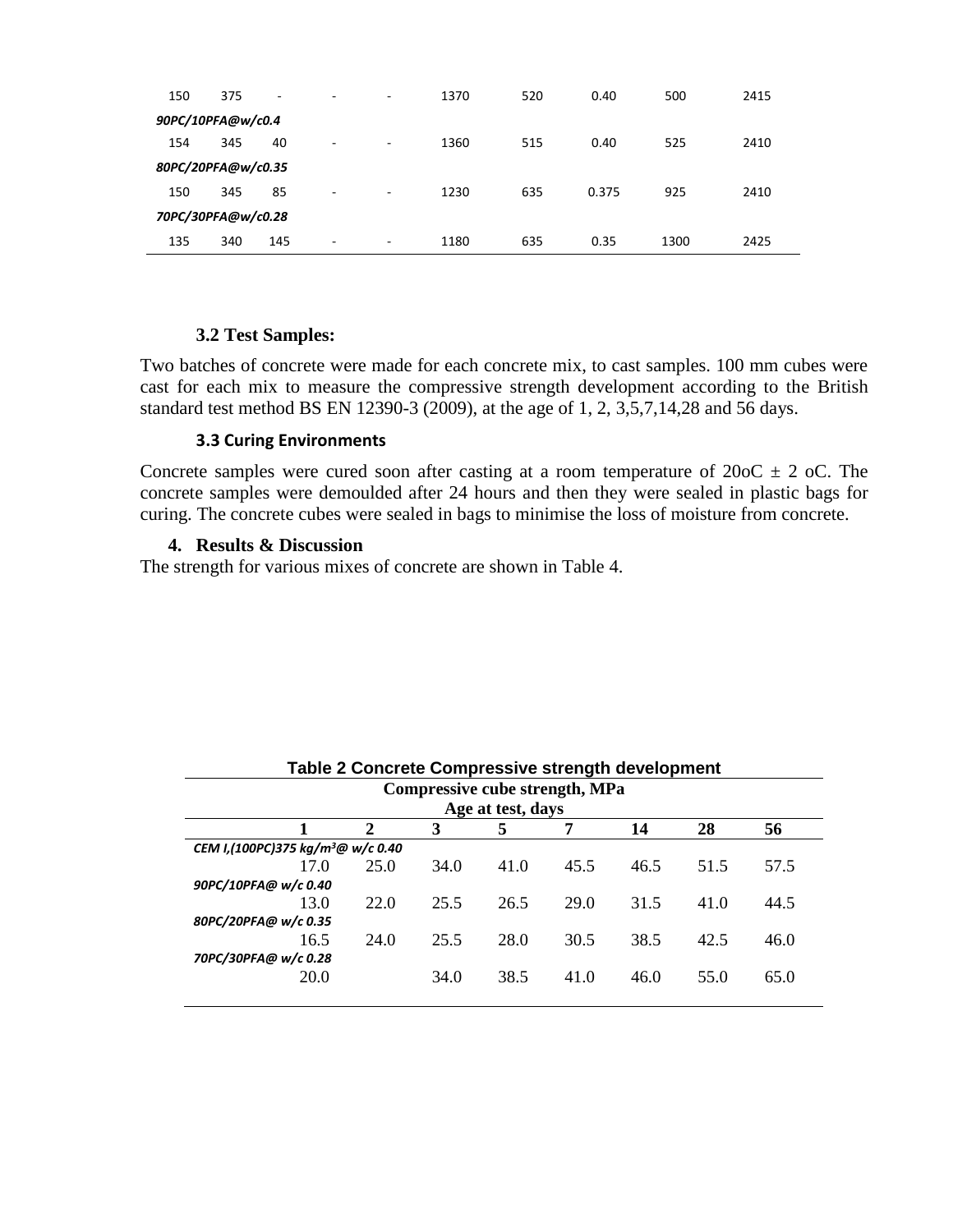

**Figure 4 Compressive Strength Development**

Strength development for PFA concrete mixes 90PC/10PFA, 80PC/20PFA and 70PC/30PFA cured under the regime explained above are compared in Figure 1.

PFA concrete has shown that the early age strength development is slow due to the apparent slow pozzolanic reactions between PFA and the lime (Ca(OH)2) generated by the PC concrete. The strength of 90PC/10PFA, 80PC/20PFA and 70PC/30PFA concrete mixes are 25.5 MPa, 25.5 MPa and 34 MPa respectively at the age of 3 day as compared to 34 MPa for the, 100PC-control concrete mix. At 14 days of age the strengths increased to 31.5 MPa, 38.5 MPa, 46MPa and 46.5 MPa respectively. At 28 days of age, these strengths further improve to 41MPa, 42.5 MPa, 55 MPa and 51.5 MPa respectively. The difference in the compressive strengths at 28 days for PFA concrete and 100PC concrete is relatively less. For 70PC/30PFA at w/c ratio of 0.28, the blended concrete has achieved the maximum 56 days compressive strength of 65MPa, as compared to 57.5 MPa for 100PC with no Fly Ash. The strength gain in PFA concrete is maximum during 28 and 56 days of age.

# **5. CONCLUSION**

- Partial replacement of cement by PFA up to 30% has little impact on the compressive strength at 56 days when compared with samples having no PFA, as the compressive strength achieved has a reasonable value for use in structural works. This can offer greater opportunity for saving of cement and CO2 emissions, thereby making concrete relatively sustainable.
- The strength development of PFA concrete is relatively slow in the beginning up to 7 days and then increases with relatively high rate. The optimum strength is achieved at 56 days instead of 28 days of age.
- The results shows that there are significant reductions in the rate of strength gain of concrete cured under winter curing conditions ( $7^{\circ}$ C), as compared to those of summer curing and under water (20 °C). In winter conditions, for concrete containing PFA up to 30 %, special care should be taken regarding temperature increase of the curing environment at the early age to gain enough strength. This can be achieved at covering the concrete in sealed conditions. The heating of concrete buildings, to increase the temperature for curing is a common practice in cold areas.